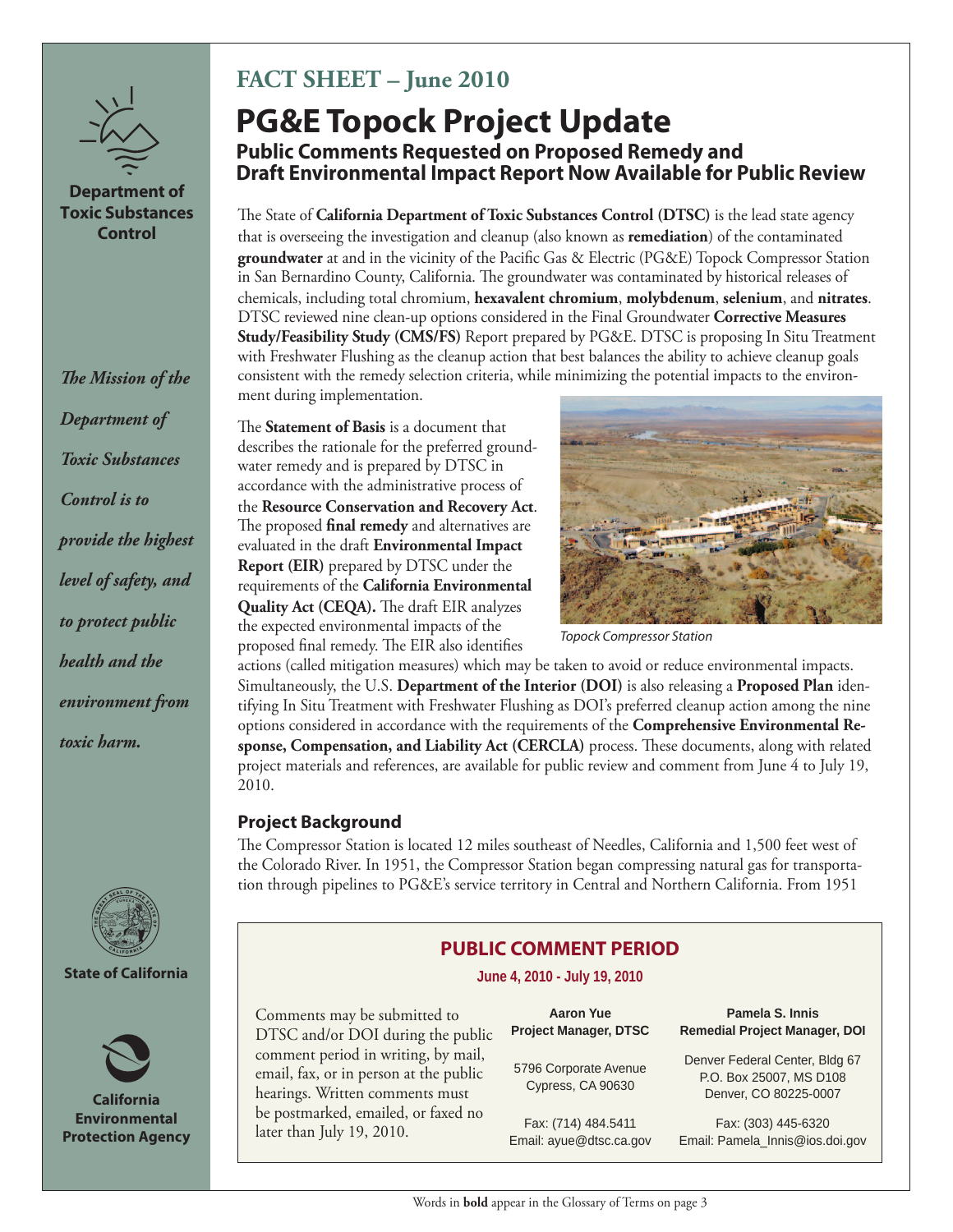to 1985, PG&E added chromium to the water used in the cooling towers and other equipment to control corrosion of the cooling tower equipment.

During parts of those years, cooling tower wastewater containing hexavalent chromium was discharged directly to the ground surface. Over time, the hexavalent chromium seeped into the groundwater and created a **plume**, which is a body of contaminated groundwater that extends from below the Compressor Station to beneath the Colorado River.

In 1985, PG&E discontinued the use of hexavalent chromium. In 1996, PG&E signed an agreement with DTSC to conduct environmental investigations to identify and cleanup past contamination to the environment. In 2004, PG&E signed a similar agreement with DOI.

# **Overview of Proposed Final Remedy**

The objective of the proposed final remedy is to cleanup groundwater and ensure protection of the Colorado River. The proposed final remedy involves flushing the plume below ground with clean water through a treatment area made up of a series of **injection** and **extraction wells**, known as an **in-situ reactive zone** or treatment zone.

The treatment zone would be made by adding nutrients, known as reductants, to stimulate the growth of harmless, but helpful, naturally occurring bacteria. The growth cycle of these helpful bacteria then creates chemical conditions that convert hexavalent chromium to the less harmful and less **soluble** trivalent chromium, thereby removing hexavalent chromium from groundwater. The plume would be pushed through the treatment zone by injecting clean freshwater at the western (or back end) of the plume, while the groundwater would also be pulled through the treatment zone using extraction wells located near the Colorado River. After treatment is complete, bacteria levels would return to normal (pretreatment) conditions.

The extraction wells installed near the Colorado River would prevent the plume from reaching the river. Additionally, extraction wells would be installed in the southeast edge of the plume to extract contaminated water that is not able to flow through the treatment zone. The contaminated water extracted from this area would be transported by pipelines and recirculated through the treatment zone, or injected along the western edge of the plume along with nutrient amended water to treat the contamination.

The proposed remedy would include the following:

- Use of roads, pipelines, and utility connections to power the remediation system and provide access to the wells and related remediation facilities.
- Use of water for freshwater injection from one of three sources: freshwater wells in California, freshwater wells in Arizona, or directly from the Colorado River.
- Four phases: construction of new facilities (estimated 3 years), operation and maintenance of the remediation system (estimated 29 years, but up to 110 years), long-term monitoring (estimated 10 years), and decommissioning of facilities following successful remediation (estimated 2 years).
- **Monitored natural attenuation** as a potential long-term component to address any remaining contamination that may be present in portions of the groundwater after treatment.
- The **Interim Measures** currently operating would be decommissioned once the final remedy is functioning adequately.





## The proposed project consists of five main elements:

- 1. A treatment zone consisting of a series of wells along a portion of National Trails Highway where nutrients would be added to stimulate the growth of helpful bacteria.
- 2. Extraction wells near the Colorado River that would provide a barrier to protect the river. The extracted groundwater would be pumped to the western end of the plume where additional nutrients would be added.
- 3. Injection of clean freshwater west of the plume to accelerate groundwater flow towards the treatment zone.
- 4. Restrictions on groundwater use (known as **institutional controls**) to protect human health and the environment.
- 5. Continued monitoring of the plume.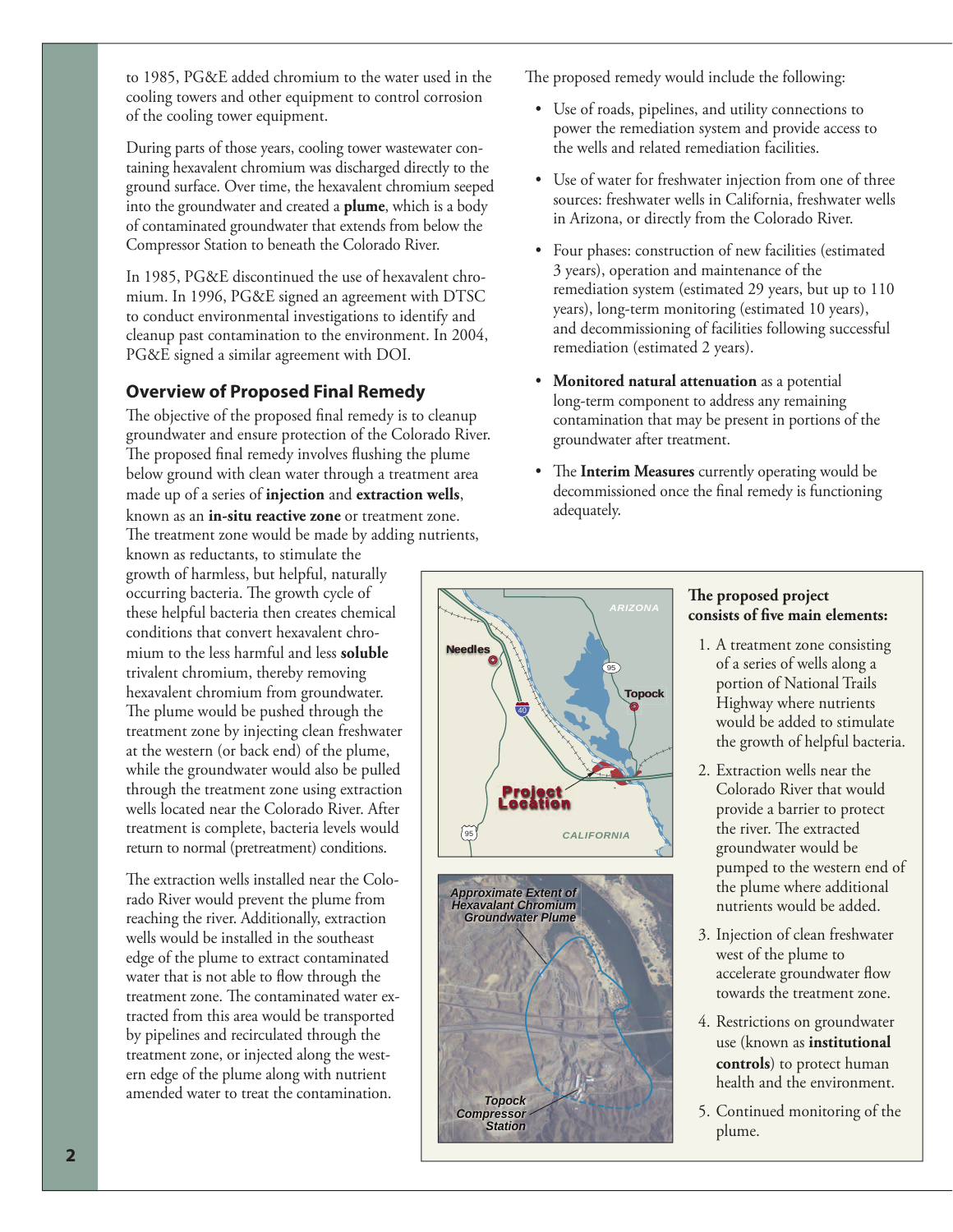## **Glossary of Terms**

*California Environmental Quality Act (CEQA)***:** Enacted in 1970 to provide long-term environmental protection, this law requires that governmental decision makers and public agencies study the environmental effects of proposed activities and that significant adverse effects be avoided or reduced where feasible.

*Comprehensive Environmental Response, Compensation, and Liability Act (CERCLA)***:** A federal law, commonly known as "Superfund", enacted in 1980 by Congress to provide broad Federal authority to respond directly to releases or threatened releases of hazardous substances that may endanger public health or the environment.

*Corrective Measure Study/Feasibility Study (CMS/FS)***:** A study conducted by the facility owner/operator, in this case PG&E, to identify and evaluate alternative cleanup options to address contamination at a project site.

**Cumulative Impact:** The total effect on a natural resource, ecosystem, or human community due to past, present, and future activities or actions of federal, non-federal, public, and private entities. Cumulative impacts may also include the effects of natural processes and events. Accordingly, there may be different cumulative impacts on different environmental resources.

*Department of the Interior (DOI)***:** The principal conservation agency of the United States, responsible for stewardship of land, water, recreation, Native American lands and needs, and energy needs. The department is composed of member bureaus such as the Fish and Wildlife Service, Bureau of Land Management, and Bureau Reclamation, among others.

*Department of Toxic Substances Control (DTSC)***:** A department within the California Environmental Protection Agency in charge of regulating hazardous waste from generation to final disposal and overseeing the investigation and cleanup of hazardous waste sites.

*Environmental Impact Report (EIR)***:** A detailed review of a proposed project, in this case the proposed remedy, its potential adverse impacts on the environment, measures that may avoid or reduce those impacts, and alternatives to the proposed project.

*Extraction Wells***:** Wells that are used primarily to remove contaminated groundwater. Water level measurements and water samples can also be collected from extraction wells.

*Final Remedy*: The final cleanup action proposed for managing contaminants at a project site.

*Groundwater*: Water beneath the Earth's surface that flows through soil and rock openings (aquifers).

*Growth Inducement*: The effects a proposed project could have on economic or population growth, or the construction of additional housing, either directly or indirectly, in the sur*Hexavalent Chromium***:** Known as Cr(VI), a form of chromium, which is a metal naturally found in rocks, soil, and the tissue of plants and animals. Hexavalent chromium is also used in industrial products and processes and is a known carcinogen when inhaled (i.e., through breathing).

*Injection wells*: Wells used to introduce a substance to groundwater or to return water to the aquifer.

*In-situ Reactive Zone* **:** A series of injection and extraction wells that create a treatment zone for the contaminated groundwater.

*Institutional Controls***:** Non-engineered instruments, such as administrative and legal controls, that help minimize the potential for human exposure to contamination and/or protect the integrity of the remedy.

*Interim Measures***:** Cleanup actions taken to protect public health and the environment while long-term solutions are being developed.

*Molybdenum***:** A metallic element widely distributed in the Earth's crust that is used in industrial products and processes.

*Monitored Natural Attenuation***:** Monitoring of the naturally occurring degradation and dilution properties of the groundwater system.

*Nitrates***:** Nitrates and nitrites are nitrogen-oxygen chemical compounds which combine with various organic and inorganic compounds. Once taken into the body, nitrates are converted into nitrites.

**Plume:** A body of contaminated groundwater. The movement of a plume in groundwater can be influenced by such factors as local groundwater flow patterns, the character of the aquifer in which the groundwater is contained, and the density of contaminants.

*Proposed Plan***:** A CERCLA document, made available for public comment, which proposes a preferred alternative for a site cleanup.

*Remediation***:** Actions taken to remove or contain a toxic spill or a release of hazardous substances at a site.

*Resource Conservation and Recovery Act***:** A federal law that establishes a regulatory system to track and provide safe procedures for management of hazardous wastes from the time of generation to final disposal.

*Selenium***:** A non-metallic element abundant in the Earth's crust that is used in industrial products and processes.

*Soluble***:** Capable of being dissolved in some solvent (usually water).

*Statement of Basis***:** A document that describes the basis for the proposed remedy and cleanup standards. rounding environment. **<sup>3</sup>**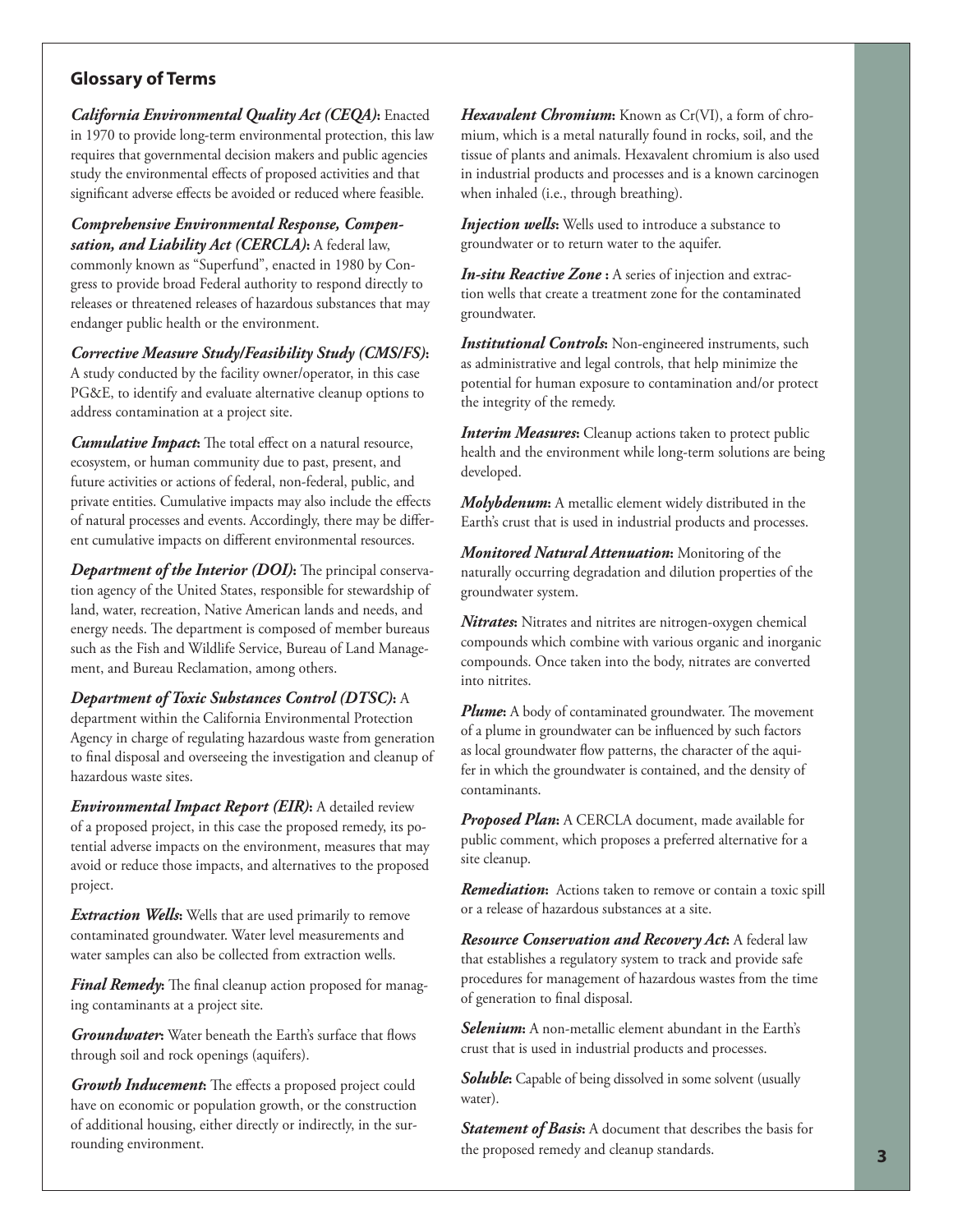## **Where to Find the Draft EIR and other Project Information**

Project Reports, fact sheets, and other project documents can be found in the Information Repositories listed below:

#### **On the Internet:**

**WWW.dtsc-topock.com** 

**WWW.dtsc.ca.gov** 

#### **Needles Library**

1111 Bailey Avenue Needles, CA 92363 Contact: Kristin Mouton, 760.326.9255 ( 10 a.m.–6 p.m., Monday and Tuesday 10 a.m.–4 p.m., Wednesday 10 a.m.–5 p.m., Thursday through Saturday

#### **Chemehuevi Indian Reservation**

**Environmental Protection Office** 2000 Chemehuevi Trail Havasu Lake, CA 92363 Contact: Gilbert Parra, 760.858.1140 © 8:00 a.m.–4 p.m., Monday–Friday

#### **Golden Shores/Topock Station Library**

13136 S. Golden Shores Parkway Topock, AZ 86436 Contact: Kim Stoddard, 928.768.2235 (C) 8 a.m.–2 p.m., Tuesday and Thursday 3 p.m.–6 p.m., Wednesday

#### **Lake Havasu City Library**

1770 McCulloch Boulevard Lake Havasu City, AZ 86403 Contact: Audrey LaCommare, 928.453.0718 © 9 a.m.–6 p.m., Monday and Wednesday 9 a.m.–8 p.m., Tuesday and Thursday 9 a.m.–5 p.m., Friday and Saturday

### **Colorado River Indian Tribes Library**

Second Avenue and Mohave Road Parker, AZ 85344 Contact: Elvira Bailey-Holgate 928.669.1285 © 8 a.m.–noon, 1 p.m.–5 p.m., Monday–Friday

#### **Parker Library**

1001 Navajo Avenue Parker, AZ 85344 Contact: Jeannie Smith, 928.669.2622 © 9 a.m.–7 p.m., Monday–Friday 9 a.m.–2 p.m., Saturday

#### **California Department of Toxic Substances Control**

5796 Corporate Avenue Cypress, CA 90630 Contact: Julie Johnson, 714.484.5337 © 9 a.m.–noon, 1 p.m.–4 p.m., Monday–Thursday Please call for an appointment.

## **DTSC Welcomes Your Feedback**

For more information about the draft Statement of Basis or draft EIR and other project documents, or to be added to the mailing list please contact the following DTSC representatives:

### **Aaron Yue**

## **DTSC Project Manager**

5796 Corporate Avenue Cypress, CA 90630 (714) 484-5439 Fax (714) 484-5411 sayue@dtsc.ca.gov

#### **Christina Fu DTSC Outreach Specialist**

5796 Corporate Avenue Cypress, CA 90630  $\circ$  (714) 484-5488 (866) 495-5651 (press 4 twice) TTY/TDD/STS users dial 711 (for the California Relay Service)

■ cfu@dtsc.ca.gov

For media inquiries, please call:

## **Jeanne Garcia**

**DTSC Public Information Officer** 9211 Oakdale Avenue Chatsworth, CA 91311  $\circ$  (818) 717-6573 ■ jgarcia1@dtsc.ca.gov

For more information about the Proposed Plan, please contact DOI:

#### **Pamela S. Innis U.S. Department of the Interior** Denver Federal Center, Bldg 67 P.O. Box 25007, MS D108 Denver, CO 80225-0007 (303) 445-2502 Fax (303) 445-6320 **Pamela\_Innis@ios.doi.gov**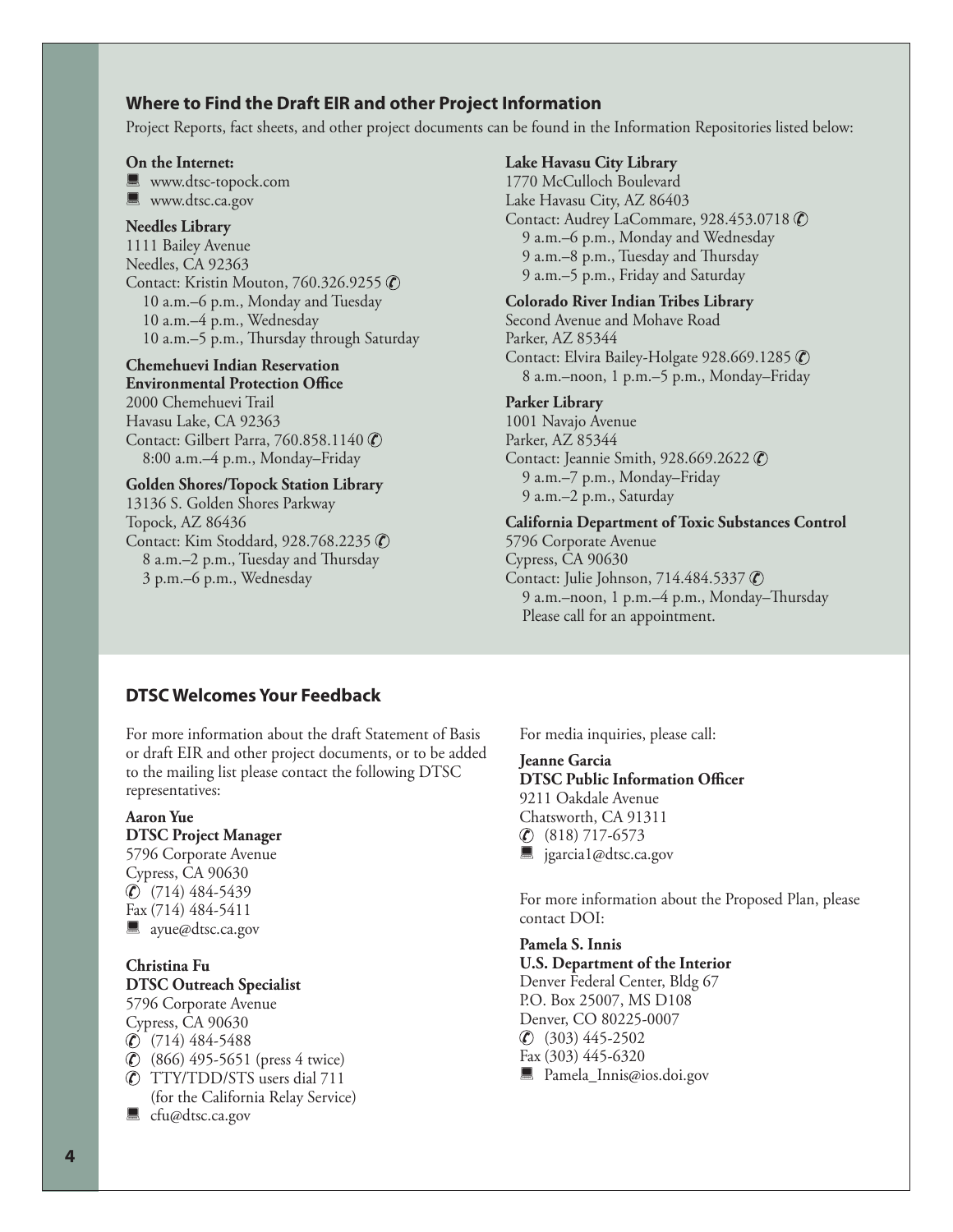## **Public Review and Approval Process**



# **Contents of the Draft Environmental Impact Report**

In accordance with CEQA, a draft EIR has been prepared to evaluate the potential environmental impacts of the proposed final remedy and alternatives. The draft EIR is organized to include a summary, introduction, project description, and an analysis of environmental resource areas that could be affected by project phases, as follows:

- aesthetics, or visual quality air quality
- 
- biological resources cultural resources
	-
- 
- geology & soils hazardous materials
- hydrology & water quality land use & planning
- noise transportation
- utilities & service systems water supply

The draft EIR also addresses other topics that are required by CEQA such as **growth inducement**, **cumulative impacts**, and alternatives to the proposed project.

## **Public Comment Opportunities**

Members of the public and interested parties are encouraged to submit comments on the draft Statement of Basis, draft EIR, and Proposed Plan during the 45-day public comment period from June 4, 2010 to July 19, 2010. DTSC and DOI will host four public meetings in different locations during the public comment period. These meetings will consist of an open house followed by a public hearing. During the open house, information about the draft Statement of Basis, draft EIR, and Proposed Plan will be provided and the project documents will be available for viewing.

During the public hearing, members of the public will have the opportunity to provide verbal or written comments. All individuals and groups who are interested in this project are encouraged to attend. If you are unable to attend, written comments can be submitted using the comment card provided during the public comment period. However, the use of the comment card is not required and all forms of written comments will be accepted.

# **Next Steps**

Following the close of the public comment period on July 19, 2010, DTSC and DOI will review all comments received and prepare a response to comments document and final EIR. However, only DTSC will be responding to comments on the draft EIR. The final remedy decision and the response to comments document will be made available as part of the remedy selection process. The proposed remedy may be modified as applicable based on comments received. If the proposed remedy is approved, DTSC and DOI will jointly oversee the implementation of the final remedy.

## **Public Open Houses and Hearings on Proposed Remedy**

DTSC & DOI invites you to attend one of the four open house and public hearing sessions to be held on the following dates and locations during the 45-day public comment period. Oral and written comments will be accepted at the hearing immediately following the open house.

**Tuesday, June 22, 2010** Open House: 5:00–6:30 p.m. Public Hearing: 6:30–8:00 p.m.

**Parker Community/Senior Center**  1115 12th Street Parker, Arizona 85344

### **Tuesday, June 29, 2010**

Open House: 5:00–6:30 p.m. Public Hearing: 6:30–8:00 p.m.

**Needles High School, Auditorium** 1600 Washington Street Needles, CA 92363

**Wednesday, June 23, 2010** Open House: 5:30–7:00 p.m. Public Hearing: 7:00–8:30 p.m.

**Lake Havasu City Aquatic Center, Relics and Rods Hall** 100 Park Avenue Lake Havasu City, AZ 86403

**Wednesday, June 30, 2010**

Open House: 5:00–6:30 p.m. Public Hearing: 6:30–8:00 p.m.

**Topock Elementary School, Auditorium** 5083 East Tule Drive Topock, AZ 86436

If you require an accommodation due to a disability or need a translator/interpreter for this event please call Christina Fu at (714) 484-5488 or toll free (866) 495-5651 no later than 10 business days before the scheduled event. In addition, you may contact Ms. Fu to receive this or related publications in an alternate format or language. TTY/TDD Speech to Speech users may dial 711.